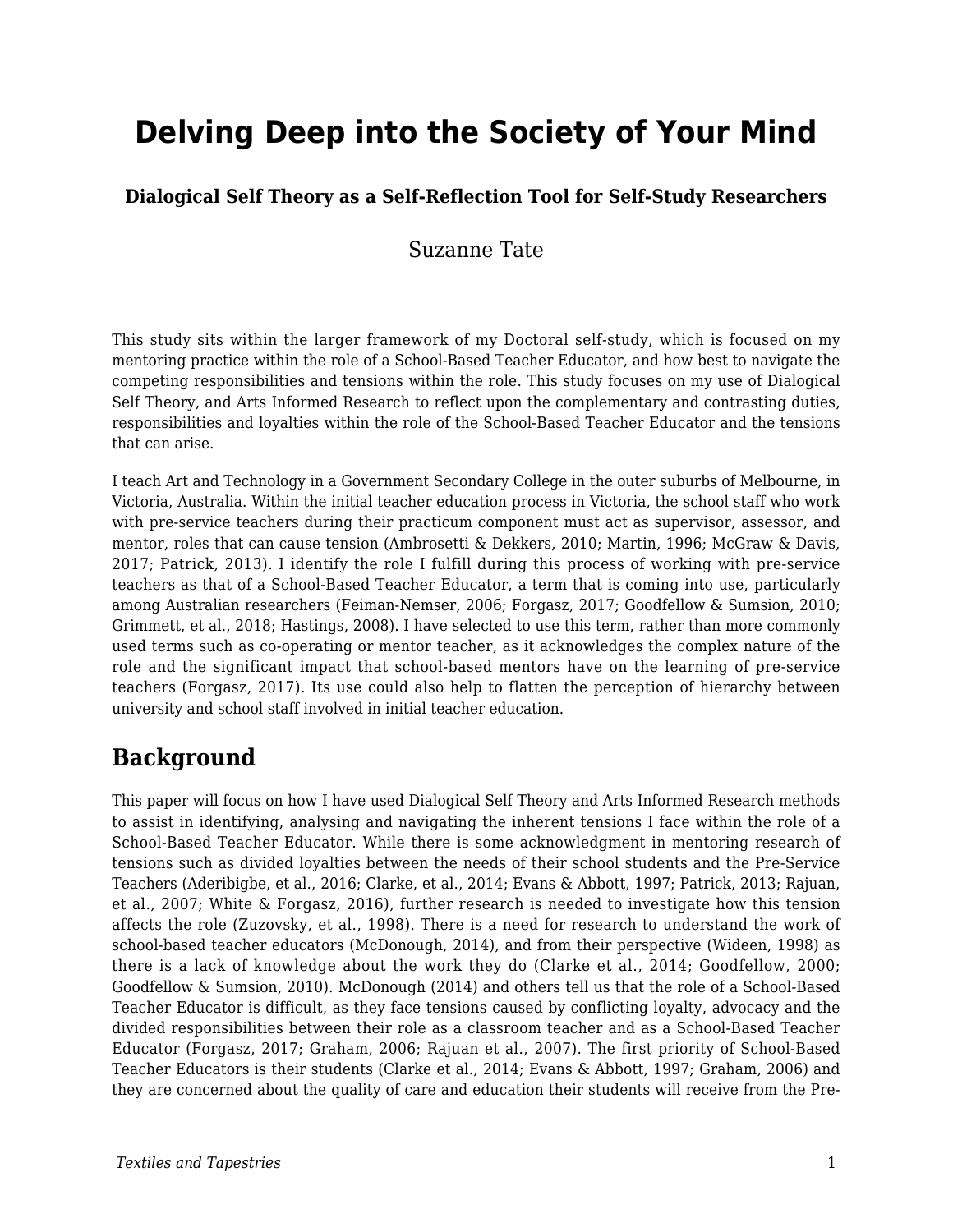Service Teachers (Goodfellow, 2000; Hastings, 2008; Rajuan et al., 2007; Rikard & Veal, 1996; Uusimaki, 2013).

The sheer complexity of the role of a School-Based Teacher Educator combined with the duties of a classroom teacher makes for a demanding position. The research identifies a range of activities ascribed to the role of the School-Based Teacher Educator, and some, such as assessment of Pre-Service Teacher performance, and providing support and nurturing, are in opposition, and can, therefore, create tension (Grimmett et al., 2018), or be seen as incompatible (Zuzovsky et al., 1998). The use of Dialogical Self Theory and Arts Informed Research methods allowed me to give a voice to the various aspects of 'self' that make up my role as a School-Based Teacher Educator. It encouraged me to delve deeper into the various aspects of'self' that contribute to the complicated role of a School-Based Teacher Educator, such as 'I as Mentor', 'I as Teacher' and 'I as Supervisor'.

# **Theoretical Framework**

The 'Dialogical Self' is a dynamic multiplicity of I-positions in the society of mind" (Meijers & Hermans, 2018, p.9). These I-positions relate to different roles in our life or different viewpoints we may hold. For example, 'I as Teacher', 'I as Wife', 'I as Daughter', and 'I as LGQTB+ ally'. Stewart (2018) suggests that the use of Dialogical Self Theory to engage in a dialogue between multiple Ipositions can support a teacher's ability to recognise and respond to moments of dissonance and use these tensions to increase their capacity for self-reflection. Another concept of Dialogical Self Theory that is useful in this context is that of the meta-position. The use of a meta-position provides distance from the individual I-positions. Although it can be drawn to particular positions, it provides a broad, overarching view that allows one to consider different positions simultaneously (Stewart, 2018). The meta-position allows us to postpone reactions, and facilitate a more encompassing view on self and world. This provides an important executive function during the process of decision-making (Hermans, 2013). Use of Dialogical Self Theory in my self-study encouraged deep self- reflection. Dialogical Self Theory may also provide additional clarity in analysis and decision-making moving forward throughout both my research and within the role of a School-Based Teacher Educator.

In this study, I facilitated consideration of the meta-position through a form of Arts Informed Research; scripting a discussion between what I see as the four primary 'I' positions affecting my role as a School-Based Teacher Educator; 'I as Mentor', 'I as Supervisor', 'I as School Teaching Staff' and 'I as Art Teacher'. Weber and Mitchell (2004) argue that Arts Informed Research is a powerful tool for self-study researchers to explore, understand, re-interpret, and communicate their personal experience in new ways. A broad range of artistic forms can be used to provoke self-reflection, whether in response to existing art, such as popular movies/TV, photography or fine art, or as a means of self-expression such as narrative writing, poetry or performance. The reflective nature of artistic inquiry, as well as the implicit discipline of many artistic processes, makes it well suited to self-study research (Weber & Mitchell, 2004). In their chapter of the *International Handbook of Self-Study of Teaching and Teacher Education Practices,* Weber and Mitchell (2004) identify ten key factors that make art-based methods so powerful for use in self-study research. Three of these resonated particularly with me in relation to this study. The *reflexive* nature of art-based research allows the work to be connected to 'self' yet also distanced, which encourages the meta-position within Dialogical Self Theory. The *holistic* nature of art-based research allows us to keep the whole and the part in view simultaneously. Art-based research can also facilitate *empathy*, as it can highlight how the study of one can resonate with the experiences of many.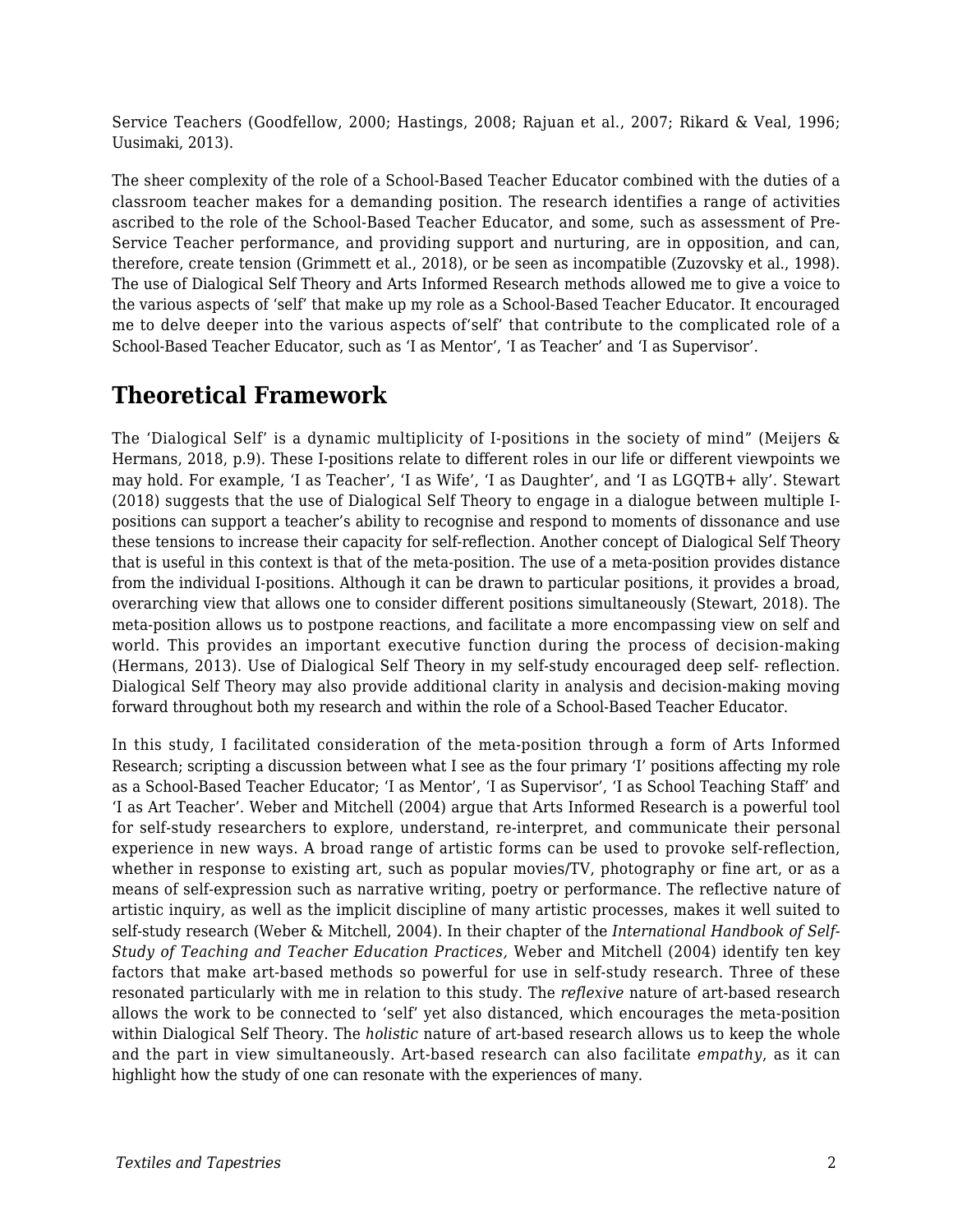# **Objectives**

The focus of this study relates to the research question in my doctoral study, 'How can the tensions and multi-faceted responsibilities within the role of the School-Based Teacher Educator be navigated and addressed?' Before I can discover how to address these issues, I must identify and understand their complexities. The research question for this study, therefore, is 'How can the use of Dialogical Self Theory facilitate self-reflection and analytical consideration of the role of the School-Based Teacher Educator?' I have used Dialogical Self Theory and Arts Informed Research to develop my understanding of the multi-faceted nature of the School-Based Teacher Educator role and begin to identify the inherent tensions. This will enhance data collection and analysis in my over-arching doctoral study. Through this self-study, and my Ph.D., I aim to contribute to an understanding of the complexities of the School-Based Teacher Educator role. Ultimately, I hope to have an impact on Initial Teacher Education, by improving my own practice, sharing useful findings to other practitioners, and increasing knowledge about the School-Based Teacher Educator role. Initial Teacher Education is of great importance, and it is essential that School-Based Teacher Educators like myself have a thorough grasp of the mentoring process and the role they play (Ambrosetti, et al., 2014).

# **Method**

This research began when my Ph.D. supervisors first introduced me to Dialogical Self Theory. The concept of the various 'I' positions holding different views and working together to create my overall self was very useful in visualising some of the contradictions and tensions I had personally felt within my role as a School-Based Teacher Educator. This led to the first step in the process I have undertaken; the creation of a Venn diagram to illustrate the various 'I' positions I felt most affected my role as a School-Based Teacher Educator. Generating the diagram began with a process of selfreflection of my memories of past Pre- Service Teacher practicum placements in my classroom, as well as my thoughts in relation to my role as a School-Based Teacher Educator and the relevant existing research. In this first incarnation, the diagram covered five separate roles, under the umbrella of 'I as Lifelong Learner'. The complex Venn diagram explored 'I as School Teaching Staff', 'I as Art Teacher', 'I as Supervisor', 'I as Mentor' and 'I as Art Practitioner' using the online presentation software 'Prezi', to allow the diagram to be interactive and of unlimited size and detail. An organic, intuitive creation developed over several weeks as I added words and phrases illustrating the priorities and responsibilities I felt within each 'I' position.

The next step in my process of exploration of self was to create a play script showcasing a conversation between each of these five 'I' positions, discussing the upcoming arrival of a Pre-Service Teacher for their practicum placement. This cathartic process occurred spontaneously when I could not stop thinking about the interactions between the various 'selves' that were apparent in my School-Based Teacher Educator role. It cleared my head and allowed me to take a mental step back and look at the larger picture. As I composed the script, I was able to illustrate how I mentally negotiate some of my internal conflicts and develop a balanced position. In this sense, explicitly illustrating the varied and sometimes conflicting views of each 'I' position, particularly in the script format, created a discussion akin to a Critical Friend interaction, allowing me to step backwards and look at my thoughts with a balanced view. Throughout this process of self-reflection, my PhD supervisors also fulfilled the role of being critical friends. As Stolle, Frambaugh-Kritzer, Freese & Perrson (2018) identify, critical friends can be seen as fitting on a continuum with a wide range of characteristics. As 'experts' sitting external but adjacent to my research, they were able to provide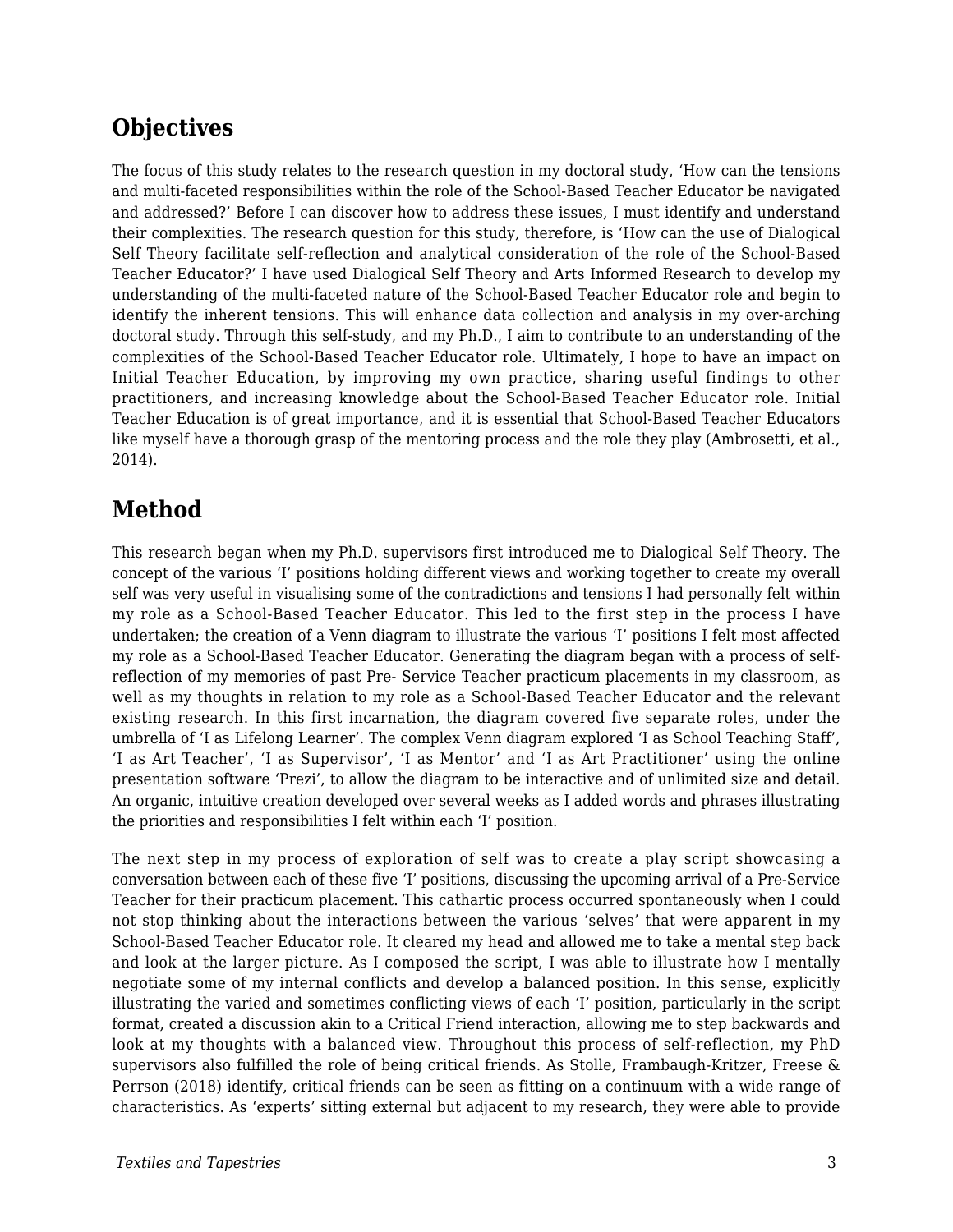useful content & methodological advice based on their own experience and professional expertise.

As my doctoral studies advanced and I prepared for and completed the 'Confirmation of Candidature' milestone, I continued to add thoughts to the Venn diagram. I also added two additional 'I' positions; 'I as Researcher' and 'I as Ph.D. Student'. As this research using Dialogical Self Theory became central to my plans for this presentation, I began to consider ways of visualising the Venn diagram that did not require online access. I assigned a symbol to each 'I' position and created a table with a column for each.

I then tabulated the information from the Venn diagram, noting overlap through the use of the symbols to illustrate repeated concepts across various 'I' positions. This process made me realise that some of my designated 'I' positions did not really interact in relation to the School-Based Teacher Educator role. First, I removed 'I as Art Practitioner'. I then rewrote the script, removing this role, and condensing and clarifying the content. As I considered the remaining six 'I' positions, I decided that 'I as Researcher' and 'I as Ph.D. Student' were also distinctly separate from the responsibilities and tensions of the School-Based Teacher Educator role. They stood without, looking in, rather than actively participating in my professional decision- making process. 'I as Researcher' does mainly coincide with the meta-position, but does not interact enough to need inclusion in the diagram. This left four 'I' positions; 'I as Supervisor', 'I as Mentor', 'I as Art Teacher', and 'I as School Teaching Staff' (See Table 1). The resulting table was now much clearer and easier to comprehend.

#### **Table 1**

| I as Art Teacher                                                                               | I as School Teaching Staff                                                                         | I as Supervisor                                                                         | <b>I</b> as Mentor                                                                                           |
|------------------------------------------------------------------------------------------------|----------------------------------------------------------------------------------------------------|-----------------------------------------------------------------------------------------|--------------------------------------------------------------------------------------------------------------|
| My students receive a quality Art education<br>回◆》                                             | My students receive a quality Art education<br>$\mathbb{Z}/\mathbb{Q}$                             | My students receive a quality Art education<br>$\times$ 0/                              | My students receive a quality Art education<br>$\otimes \Box$                                                |
| Viable Art Curriculum is documented                                                            | Viable Art Curriculum is documented                                                                | Pre-Service Teacher fulfils all required University<br>criteria                         | I gain knowledge and understanding about what<br>Pre-Service Teachers needs from a mentoring<br>relationship |
| Pre-Service Teacher successfully educates<br>students<br>※◆回                                   | Pre-Service Teacher successfully educates<br>students<br>$\Diamond$                                | Pre-Service Teacher successfully educates students<br>$X = 1$                           | Pre-Service Teacher successfully educates<br>students<br>◈同                                                  |
| Student assessment completed in timely and<br>effective manner $\Box \diamondsuit \mathcal{K}$ | Student assessment completed in timely and<br>effective manner X                                   | Student assessment completed in timely and<br>effective manner ※回                       | Student assessment completed in timely and<br>effective manner $\circledast \square$                         |
| Emotional and physical well-being of my<br>students is protected 回令》《                          | Emotional and physical well-being of my<br>students is protected $\mathcal{L} \otimes \mathcal{K}$ | Emotional and physical well-being of my students<br>is protected 回                      | Emotional and physical well-being of my<br>students is protected /◆回                                         |
| School AIP goals are pursued within the<br>Learning Area 回》《令                                  | School AIP goals are pursued within the<br>Learning Area A                                         | School AIP goals are pursued within the Learning<br>Area <b>D</b>                       | School AIP goals are pursued within the<br>Learning Area / 回令                                                |
| The art curriculum is delivered effectively<br>and engagingly 回令》《                             | The art curriculum is delivered effectively and<br>engagingly / OK                                 | The art curriculum is delivered effectively and<br>engagingly /回》                       | The art curriculum is delivered effectively and<br>engagingly /回令                                            |
| Learning Area goals are pursued<br>回◆米                                                         | Learning Area goals are pursued $\mathcal{A} \otimes \mathcal{K}$                                  | Learning Area goals are pursued<br>/o                                                   | Learning Area goals are pursued<br>100                                                                       |
| I develop my artistic skills                                                                   |                                                                                                    | I identify personal practice that best support and<br>instruct Pre-Service Teachers     | I identify personal practice that best support<br><b>Pre-Service Teachers</b>                                |
| My students are inspired to love Art<br>$\vee \diamond$                                        |                                                                                                    | My students are inspired to love Art                                                    | My students are inspired to love Art<br>$\mathscr{I}$                                                        |
| My students and I have a positive learning<br>experience                                       |                                                                                                    | Pre-Service Teacher, Students and I have a positive<br>learning experience. $\mathbb X$ | Pre-Service Teacher, Students and I have a<br>positive learning experience. $\diamondsuit$                   |
|                                                                                                | Support future of Education by working with<br>Pre-Service Teachers ◈                              | Support future of Education by working with Pre-<br>Service Teachers 回                  | Develop a quality mentoring relationship with<br><b>Pre-Service Teachers</b>                                 |
|                                                                                                |                                                                                                    | Pre-Service Teacher gains assessment experience                                         | Pre-Service Teacher gains assessment<br>experience $\otimes$                                                 |
|                                                                                                |                                                                                                    | Pre-Service Teacher experiments with pedagogy X                                         | Pre-Service Teacher experiments with pedagogy                                                                |
|                                                                                                |                                                                                                    | Pre-Service Teacher becomes an effective teacher                                        | Pre-Service Teacher becomes an effective<br>teacher $\textcircled{\ensuremath{\ast}}$                        |
|                                                                                                |                                                                                                    | The Pre-Service Teacher passes their practicum X                                        | The Pre-Service Teacher passes their practicum                                                               |
|                                                                                                |                                                                                                    | Pre-Service Teacher has a productive and positive<br>teaching experience X              | Pre-Service Teacher has a productive and<br>positive teaching experience $\textcircled{*}$                   |
|                                                                                                |                                                                                                    |                                                                                         | Emotional and physical well-being of the Pre-<br>Service Teacher is protected                                |
|                                                                                                |                                                                                                    |                                                                                         | Pre-Service Teacher has a safe space to<br>experiment and 'fail'                                             |
|                                                                                                |                                                                                                    |                                                                                         | Pre-Service Teacher begins to discover their<br>own teaching style                                           |

*The Priorities and Responsibilities of my Dialogical Self within the Role of School-Based Teacher Educator*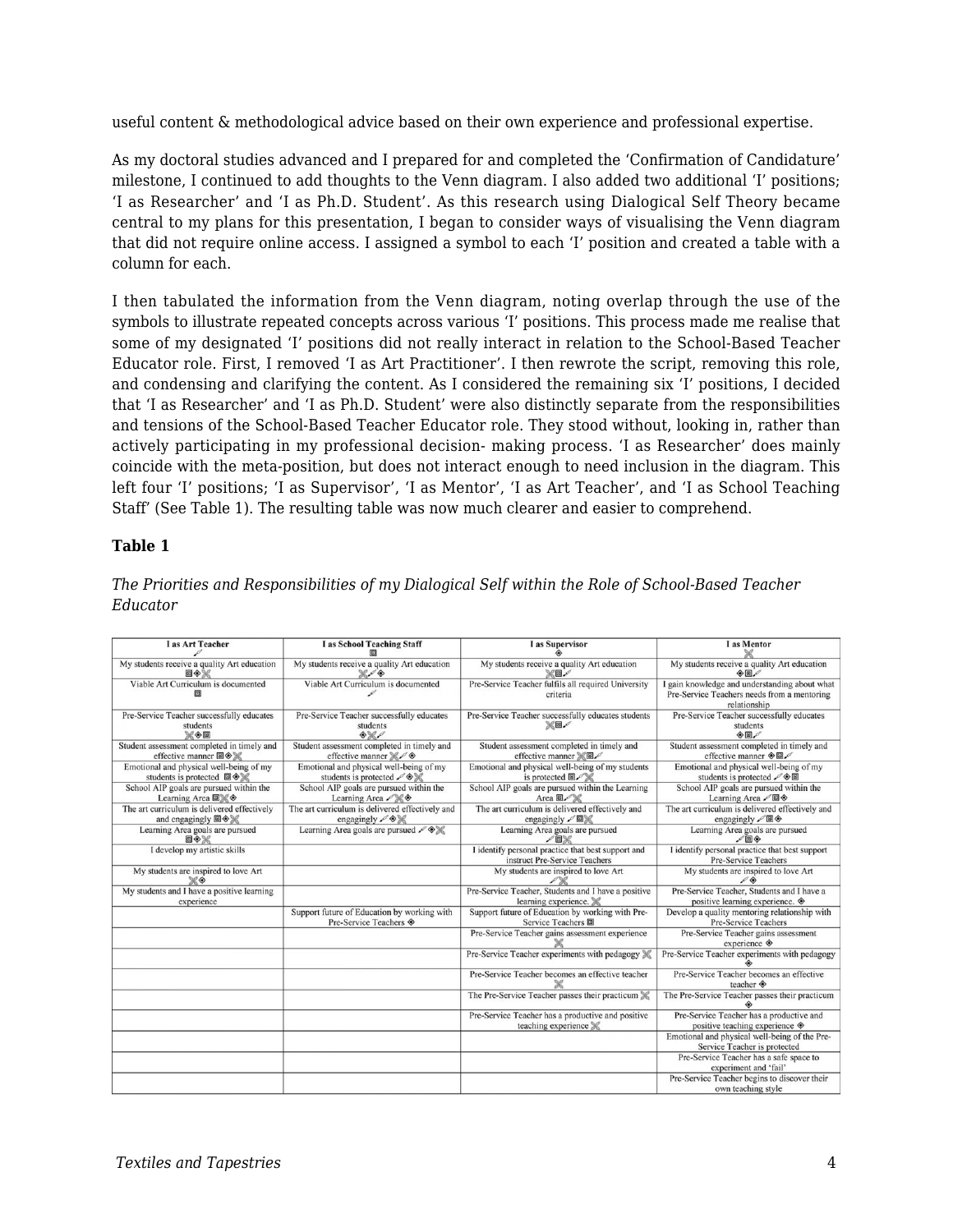# **Findings and Discussion**

Looking at the data collected through this exercise in using Dialogical Self Theory for self-reflection (see Table 1), a pattern becomes evident. It was particularly interesting that concerns about the learning experience of my school students appeared in every column, while considerations regarding the Pre-Service Teacher experience were constrained to the roles of mentor and supervisor. It was clear that my personal experience as a School-Based Teacher Educator was confirming the existing research; as a School-Based Teacher Educator, my major concern is with the well-being of my students and the quality of their learning experiences. This result was not a surprise to me, but rather confirmed my feelings about the nature of the School-Based Teacher Educator role. It allowed me, however, to look more closely at the specific issues and concerns that cause me tension within the role. This will help me to be proactive, rather than reactionary when dealing with these issues in my daily work as a School-Based Teacher Educator. Interestingly, the 'I as Mentor' position has the most individual responsibilities and concerns (i.e., that are not shared by any of the other three 'I' positions).

The process of writing the play script also highlighted additional areas of concern such as time constraints and the need for opportunities to provide guidance to Pre-Service Teachers without hindering their development or causing embarrassment. Writing the script was a way for each 'I' position to explicitly voice their concerns, as can be seen in the excerpt below:

'I-as-supervisor': We have a new Pre-Service Teacher starting soon. We need to get everything ready for their arrival. Have you all read the email from the Uni?

'I-as-art-teacher': I haven't had time. When I get these analysis essays marked, I'll get to it.

'I-as-school-teaching-staff': I skimmed it. The info they send is often not relevant to what actually happens when they come anyway. By the way, they can't teach our technology class, it's not their discipline area.

'I-as-art-teacher': I'm also nervous about them taking our year 12 class. The students are pretty self-sufficient with their practical work at the moment but really need help with their analysis. They need quality teaching. Art analysis has not always been a strength for the Pre-Service Teachers we have had in the past...

'I-as-mentor': The research says they will have a better experience, and we will develop a stronger mentoring relationship, if they do a pre-visit to meet us and see the school. So let's organise that.

'I-as-supervisor': Good, we can talk about expectations.

'I-as-art-teacher's' typing starts getting louder, as if they are hitting the keys with frustration, and their shoulders get more tense.

'I-as-art-teacher': (She pauses typing) When are we supposed to find time for that? My year 12s need feedback on their Exploration Proposal urgently, I've got to arrange the year 7 excursion, and I have six on days tomorrow and Wednesday!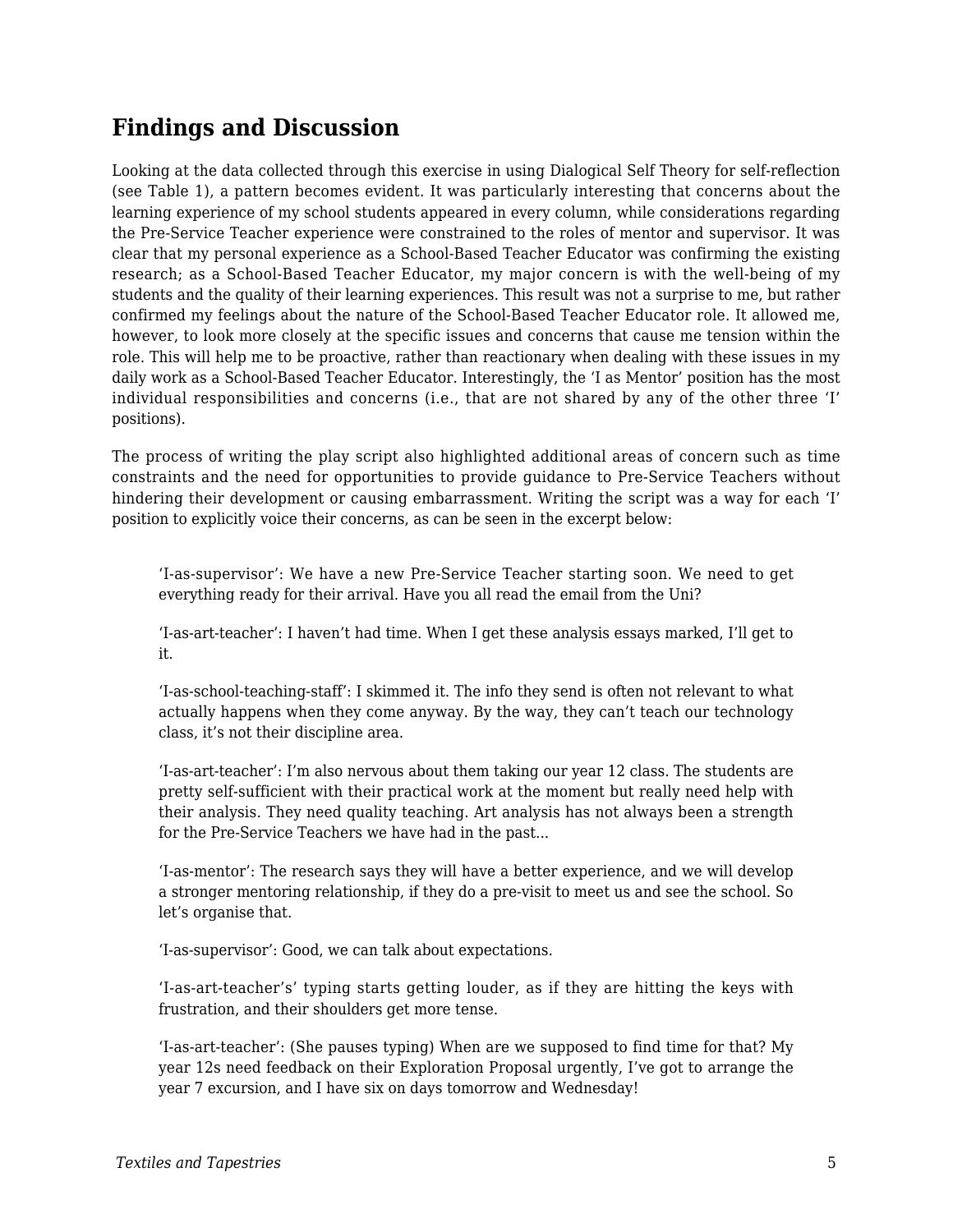Approaching each 'I' position as an individual viewpoint through the script-writing process also allowed each 'I' position to participate in the discussion to explore possible solutions and allowed me to step back and view the situation from the meta-position. Documenting my thought process in this way captured my various viewpoints in a way I may not have been fully conscious of in an internal dialogue. The following script excerpt shows how the various 'I' positions begin to negotiate the issues:

'I-as-mentor': We need to give them some input into what they are teaching, it can't be too prescribed or they

won't take ownership and be fully engaged!

'I-as-supervisor': Or learn how to plan lessons, or get to experiment with pedagogy...

'I-as-school-teaching-staff': OK... when we meet on Thursday, lets explain the units we are currently working on,

and suggest they plan how they would like to deliver some of the content? Then they will have some extra time to think about it and run it by us, but still have input.

'I-as-art-teacher': Yeah, that could work. I'm fine with them trying new things as long as the content is delivered properly.

'I-as-supervisor': So, how can we make sure it is? And not scare them with too much too soon?

'I-as-mentor': Or control them too much and take away their autonomy?

'I-as-researcher': Remember, we have talked about this. We will begin with co-teaching from the start. That

allows us to model and provide structure, while they can both observe and be involved. Initially in a more minor

way, and then we can gradually shift the balance to them leading as their confidence increases.

# **Implications and Outcomes**

Undertaking this study has demonstrated to me how useful Dialogical Self Theory can be for deep self-reflection and understanding the multidimensional nature of complicated roles and relationships. It has also highlighted how the use of Arts Informed Research can facilitate the process. Focusing on the various 'I' positions that make up my role as a School-Based Teacher Educator provided clarity in relation to the individual responsibilities, loyalties and demands that can come into conflict during a Pre-Service Teacher's practicum in my classroom. It is clear that the personal and learning needs of my students take precedence, regardless of which 'I' position I am considering. This is such a fundamental component of my identity as 'teacher' that it comes into consideration in all aspects of my role as a School-Based Teacher Educator.

While I keep the needs of the Pre-Service Teacher in mind, the student needs will always be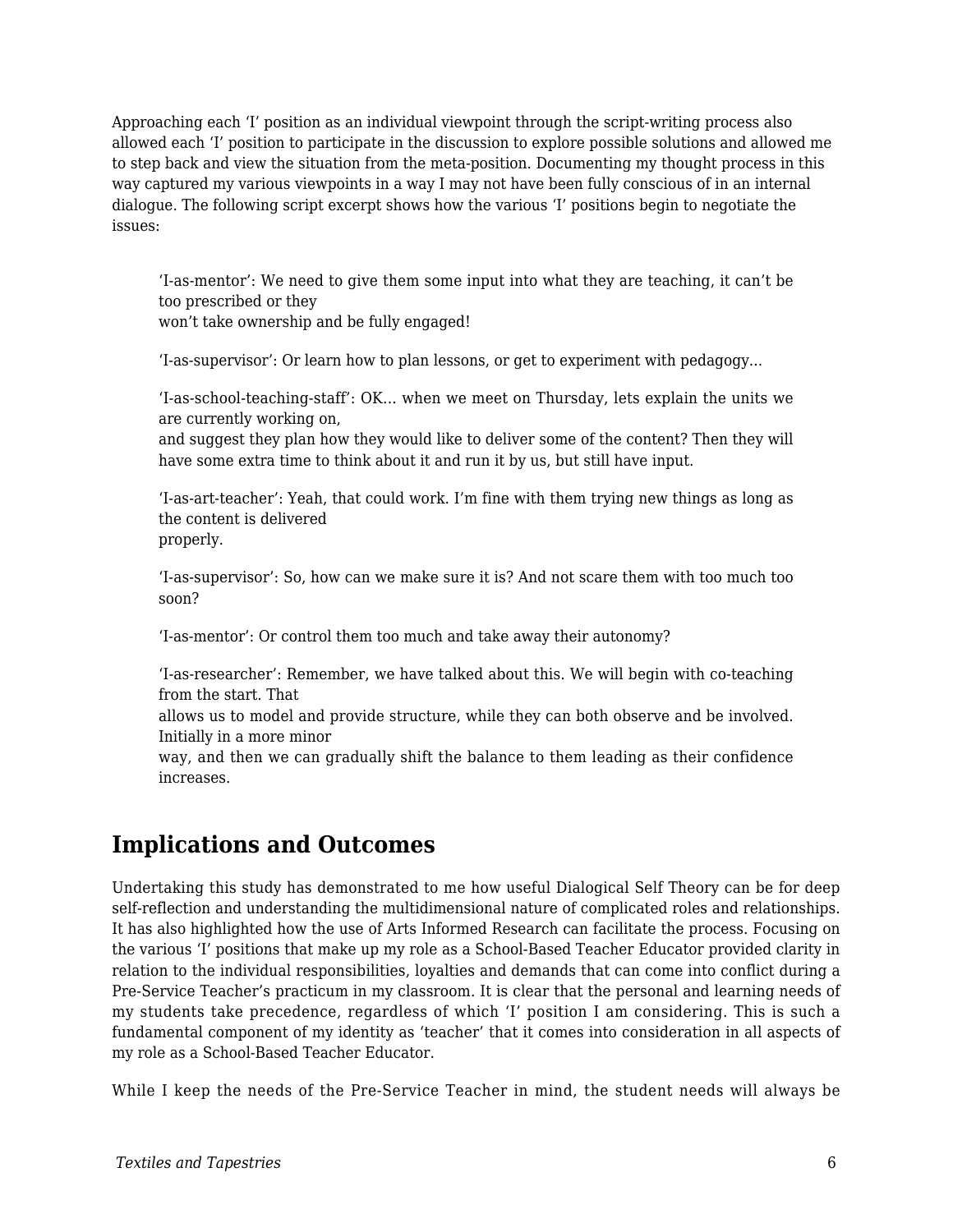paramount. Being explicitly aware of this will allow me to make specific plans to facilitate the Pre-Service Teacher's freedom to experiment while safeguarding the quality of student learning. In relation to gathering data for my Doctoral self-study, it appears that critical incidents will likely arise in the area of crossover between the development of the Pre-Service Teacher's teacher identity, and the quality of the students' learning experience.

This study raises the possibility of using Dialogical Self Theory in a methodological manner to create a detailed picture of the complicated nature of professional roles and responsibilities. Dialogical Self Theory can allow the self-study researcher to step back and attain a meta-position vantage point to encourage critical reflection on their thoughts and actions. I propose that the process I undertook to analyse the role and responsibilities of a School-Based Teacher Educator could be replicated to study many complex issues, relationships, or roles impacting a self-study researcher. This could be used with or without the addition of Arts Informed Research. The steps undertaken may look something like this:

- 1. Brainstorm a broad range of relevant 'I' positions.
- 2. Reflect on each role and create a Venn diagram exploring the similar and opposing views/responsibilities/concerns/approaches etc. of each 'I' position
- 3. Consider the complicated overlapping areas of the diagram. Which statements overlap between positions and what opposing views are evident?
- 4. Chart these similarities and differences
- 5. Refine the list of relevant 'I' positions if interaction not evident
- 6. Analyse the resultant lists to gain self-awareness of detailed thought process and decisionmaking.

If considering this approach as a methodology, it is important to be aware that 'I' positions do not have to be an absolute, such as 'I as Teacher', but can be more nuanced. For example, labels such as 'I as Teacher who believes in student directed learning' and 'I as Teacher who gives direct instruction', may provide more detailed data. This research has highlighted to me how our thoughts and opinions can be in a constant state of flux, and using less structured 'I' positions may allow an even deeper understanding of complex issues. I intend to explore this avenue while continuing my use of Dialogical Self Theory in future research during my doctoral study.

## **References**

Aderibigbe, S., Colucci-Gray, L., & Gray, D. S. (2016). Conceptions and expectations of mentoring relationships in a teacher education reform context. *Mentoring & Tutoring: Partnership in Learning, 24*(1), 8-29. doi:10.1080/13611267.2016.1163636

Ambrosetti, A., & Dekkers, J. (2010). The interconnectedness of the roles of mentors and mentees in pre- service teacher education mentoring relationships. *Australian Journal of Teacher Education, 35*(6), 42-55.

Ambrosetti, A., Knight, B. A., & Dekkers, J. (2014). Maximizing the potential of mentoring: A framework for pre-service teacher education. *Mentoring & Tutoring: Partnership in Learning, 22*(3), 224-239. doi:10.1080/13611267.2014.926662

Clarke, A., Triggs, V., & Nielsen, W. S. (2014). Cooperating teacher participation in teacher education: a review of the literature. *Review of Educational Research, 84*(2), 163-202.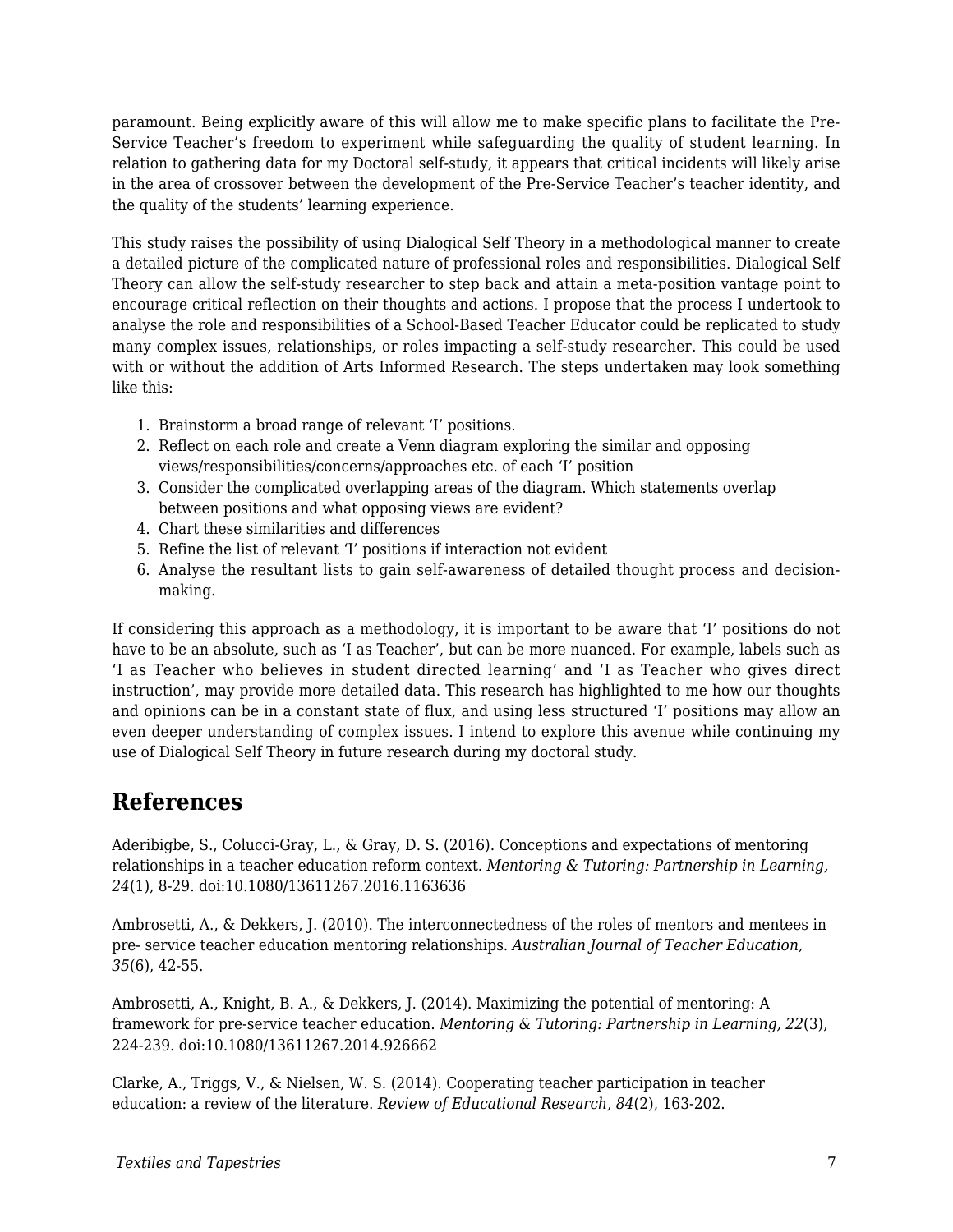Evans, L., & Abbott, I. (1997). Developing as mentors in school-based teacher training. *Teacher Development, 1*(1), 135-148. doi:10.1080/13664539700200010

Feiman-Nemser, S. (2006). Teachers as teacher educators. *European Journal of Teacher Education, 21*(1), 63-74. doi:10.1080/0261976980210107

Forgasz, R. (2017). Seeing teacher education differently through self-study of professional practice. *Studying Teacher Education, 13*(2), 216-224. doi:10.1080/17425964.2017.1342360

Goodfellow, J. (2000). Knowing from the inside: Reflective conversations with and through the narratives of one cooperating teacher. *Reflective Practice, 1*(1), 25-42. doi:10.1080/713693136

Goodfellow, J., & Sumsion, J. (2010). Transformative pathways: Field-based teacher educators' perceptions. Journal of Education for Teaching, 26(3), 245-257. doi:10.1080/713676894

 Graham, B. (2006). Conditions for successful field experiences: Perceptions of cooperating teachers. Teaching and Teacher Education, *22*(8), 1118-1129. doi: 10.1016/j.tate.2006.07.007

Grimmett, H., Forgasz, R., Williams, J., & White, S. (2018). Reimagining the role of mentor teachers in professional experience: moving to I as fellow teacher educator. *Asia-Pacific Journal of Teacher Education, 46*(4), 340-353.

Hastings, W. (2008). I felt so guilty: Emotions and subjectivity in school based teacher education. *Teachers and Teaching, 14*(5-6), 497-513. doi:10.1080/13540600802583655

Hermans, H. J. M. (2013). The dialogical self in education: Introduction. *Journal of Constructivist Psychology, 26*(2), 81-89. doi:10.1080/10720537.2013.759018

Martin, S. (1996). Support and challenge: Conflicting or complementary aspects of mentoring novice teachers? *Teachers and Teaching, 2*(1), 41-56. doi:10.1080/1354060960020104

McDonough, S. (2014). Rewriting the script of mentoring pre-service teachers in third space: Exploring tensions of loyalty, obligation and advocacy. *Studying Teacher Education, 10*(3), 210-221. doi:10.1080/17425964.2014.949658

McGraw, A., & Davis, R. (2017). Mentoring for pre-service teachers and the use of inquiry-oriented feedback. *International Journal of Mentoring and Coaching in Education, 6*(1), 50-63. doi:10.1108/ijmce-03-2016-0023

Meijers, F., & Hermans, H. (2018). Dialogical self theory in education: An introduction. In F. Meijers & H. Hermans (Eds.), *The dialogical self theory in education: A multicultural perspective* (pp. 1-17). Springer Nature.

Patrick, R. (2013). Don't rock the boat": Conflicting mentor and pre-service teacher narratives of professional experience. *The Australian Educational Researcher, 40*(2), 207-226. doi:10.1007/s13384-013-0086-z

Rajuan, M., Beijaard, D., & Verloop, N. (2007). The role of the cooperating teacher: Bridging the gap between the expectations of cooperating teachers and student teachers. *Mentoring & Tutoring:*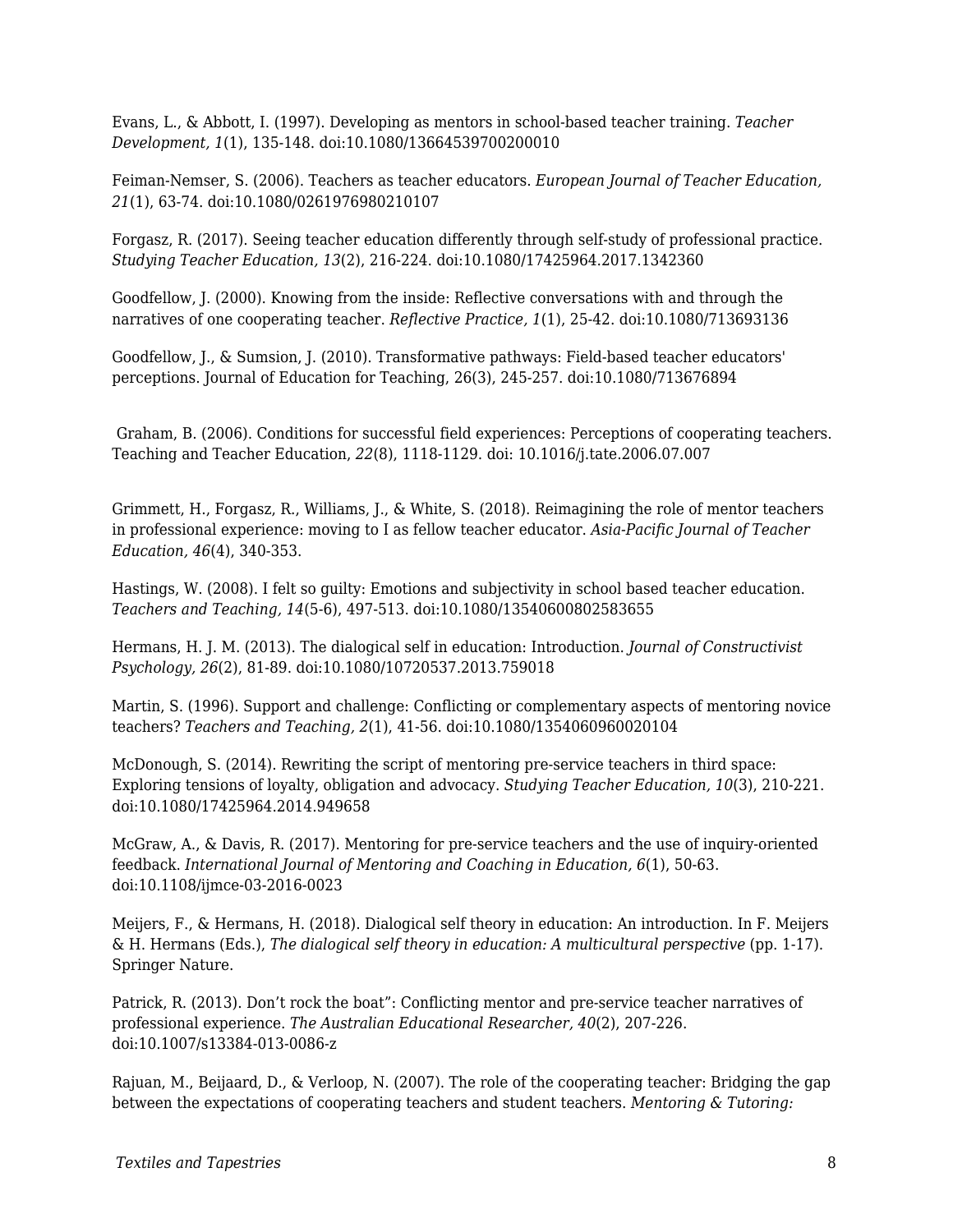*Partnership in Learning, 15*(3), 223-242. doi:10.1080/13611260701201703

Rikard, G. L., & Veal, M. L. (1996). Cooperating teachers: Insight into their preparation, beliefs, and practices. *Journal of Teaching in Physical Education, 15*(3), 279-296.

Stewart, T. T. (2018). Dialogue, inquiry, changing roles, and the dialogical self. In F. Meijers & H. Hermans (Eds.), *The dialogical self theory in education: A multicultural perspective* (pp. 35-47). Springer Nature.

Stolle, E. P., Frambaugh-Kritzer, C., Freese, A., & Perrson, A. (2018). What makes a critical friend?: Our journey in understanding this complicated term. In D. Garbett & A. Ovens (Eds.), Pushing boundaries and crossing borders: Self-study as a means for researching pedagogy (pp. 147-154). East Sussex, England. Self-Study of Teacher Education Practices.

Uusimaki, L. (2013). Empowering pre-service teacher supervisors' perspectives: A relational-cultural approach towards mentoring. *Australian Journal of Teacher Education, 38*(7), 45-58. doi:10.14221/ajte.2013v38n7.1

Weber, S., & Mitchell, C. (2004). Visual artistic modes of representation for self-study. In J. J. Loughran, M. L. Hamilton, V. K. LaBoskey, & T. Russell (Eds.), *International Handbook of Self-study of Teaching and Teacher Education Practices* (Vol. 1, pp. 979-1037). Springer.

White, S., & Forgasz, R. (2016). The practicum: The place of experience? In J. J. Loughran & M. L. Hamilton (Eds.), *International Handbook of Teacher Education* (Vol. 1). Springer.

Wideen, M. (1998). A critical analysis of the research on learning to teach: Making the case for an ecological perspective on inquiry. *Review of Educational Research, 68*(2), 130-178.

Zuzovsky, R., Feiman-Nemser, S., & Kremer-Hayon, L. (1998). Introduction. *European Journal of Teacher Education, 21*(1), 7-10. doi:10.1080/0261976980210103